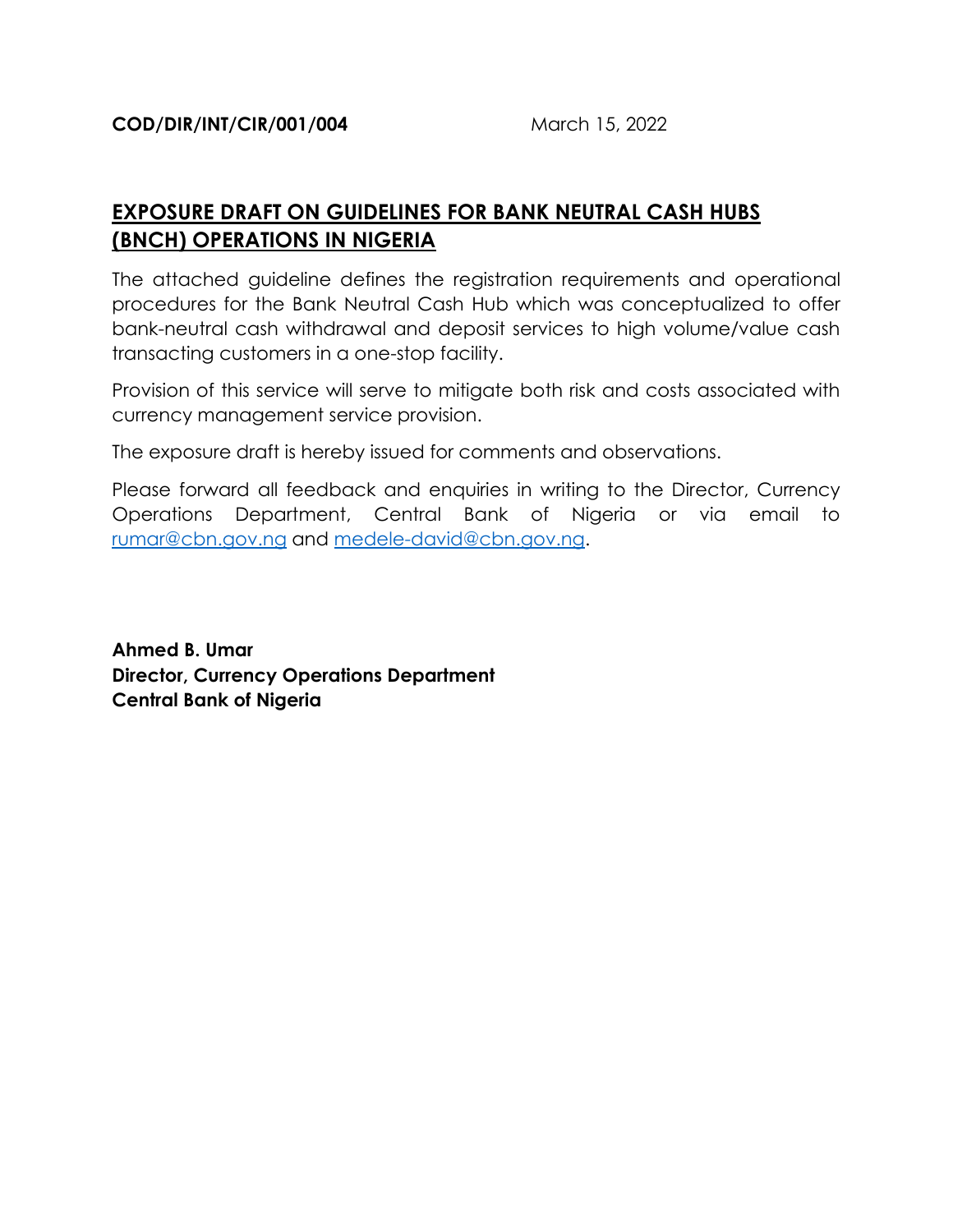

# **GUIDELINES FOR THE REGISTRATION & OPERATION OF BANK NEUTRAL CASH HUBS (BNCH) IN NIGERIA**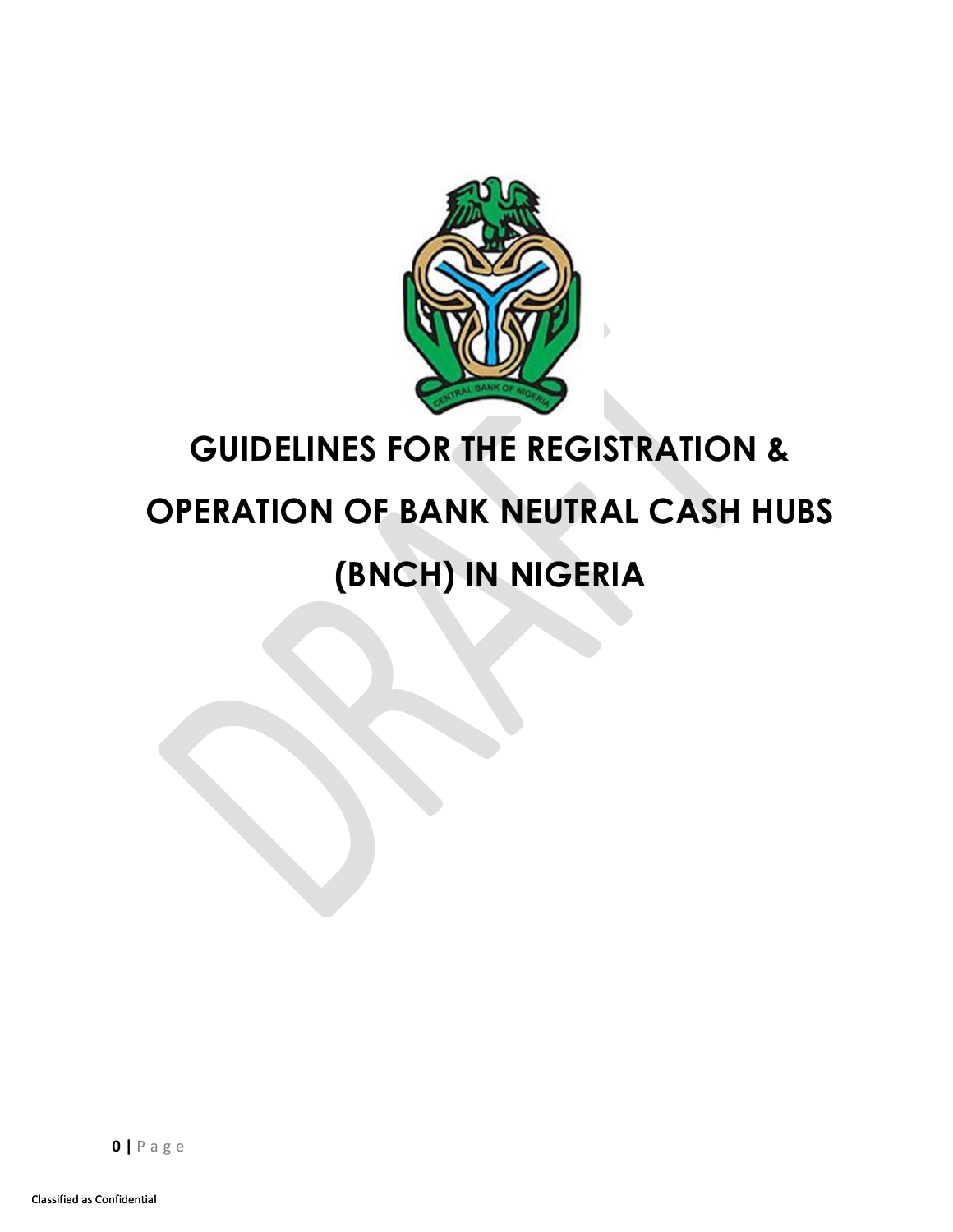# Contents

<span id="page-2-0"></span>

| 1.0  |                                                                    |
|------|--------------------------------------------------------------------|
| 2.0  |                                                                    |
| 3.0  |                                                                    |
| 3.1  |                                                                    |
| 3.2  |                                                                    |
| 4.0  |                                                                    |
| 5.0  |                                                                    |
| 5.1  |                                                                    |
| 5.2  |                                                                    |
| 5.3  |                                                                    |
| 5.4  |                                                                    |
| 5.5  |                                                                    |
| 5.6  |                                                                    |
| 5.7  |                                                                    |
| 6.0  |                                                                    |
| 6.1  |                                                                    |
| 6.2  |                                                                    |
| 6.3  |                                                                    |
| 6.4  |                                                                    |
| 6.5  |                                                                    |
| 7.0  |                                                                    |
| 8.0  | THRESHOLD FOR DEPOSIT AND WITHDRAWAL LIMIT AT CASH HUB FACILITY  9 |
| 9.0  |                                                                    |
| 9.1  |                                                                    |
| 9.2  |                                                                    |
| 10.0 | CONSUMER PROTECTION & DISPUTE RESOLUTION (BY DMBs & CPCs)  10      |
| 10.1 |                                                                    |
| 10.2 |                                                                    |
| 11.0 |                                                                    |
| 12.0 |                                                                    |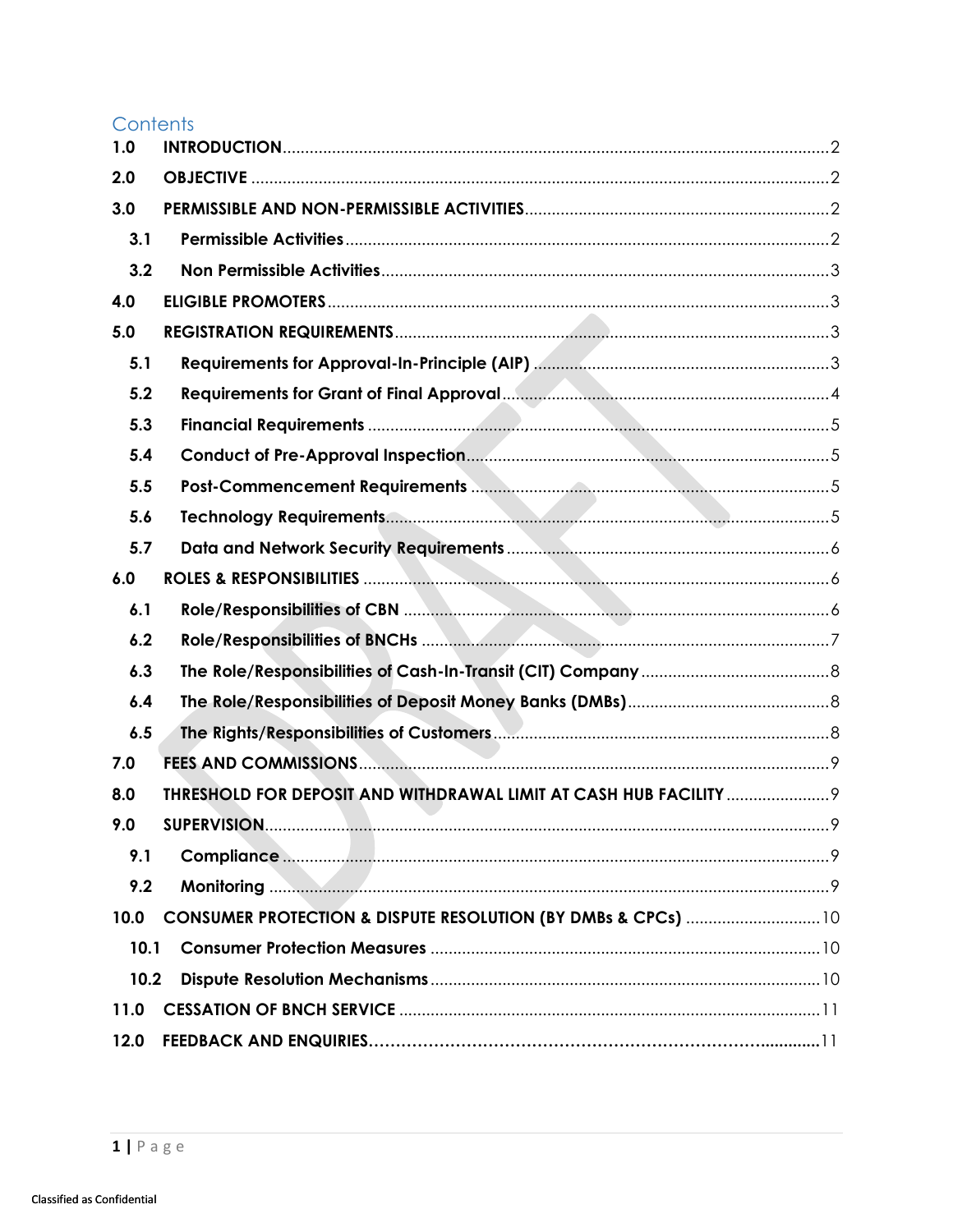# **1.0 INTRODUCTION**

The Central bank of Nigeria (CBN), in furtherance of its mandate to promote a sound financial system in Nigeria, in collaboration with Banker's Committee initiated the Nigerian Cash Management System (NCMS) which seeks to reduce cost and improve operational efficiency in the country's cash management value chain.

One initiative towards the above stated goal is the introduction of Bank Neutral Cash Hubs (BNCH). BNCHs are cash collection centers to be established by registered processing companies or Deposit Money Banks (DMBs) based on business needs. They will be located in areas with high volumes of commercial activities and cash transactions. The hubs will provide a platform for customers make cash deposits and receive value irrespective of the bank with which their account is domiciled.

This guideline aims to provide minimum standards and requirements for BNCH registration and operations for effective supervision.

# <span id="page-3-0"></span>**2.0 OBJECTIVE**

The key objective of setting up Bank Neutral Cash Hubs (BNCH) is to reduce the risks and cost borne by banks, merchants and huge cash handlers in the course of cash management activities; deepen financial inclusion; and leverage on shared services to enhance cash management efficiency.

# <span id="page-3-2"></span><span id="page-3-1"></span>**3.0 PERMISSIBLE AND NON-PERMISSIBLE ACTIVITIES**

## **3.1 Permissible Activities**

A BNCH may carry out the following:

- i. Receipt of Naira denominated deposits on behalf of financial institutions from individuals and businesses with high volumes of cash.
- ii. High volume cash disbursement to members of the public on behalf of financial institutions.
- iii. Any other activities that may be permitted by the CBN.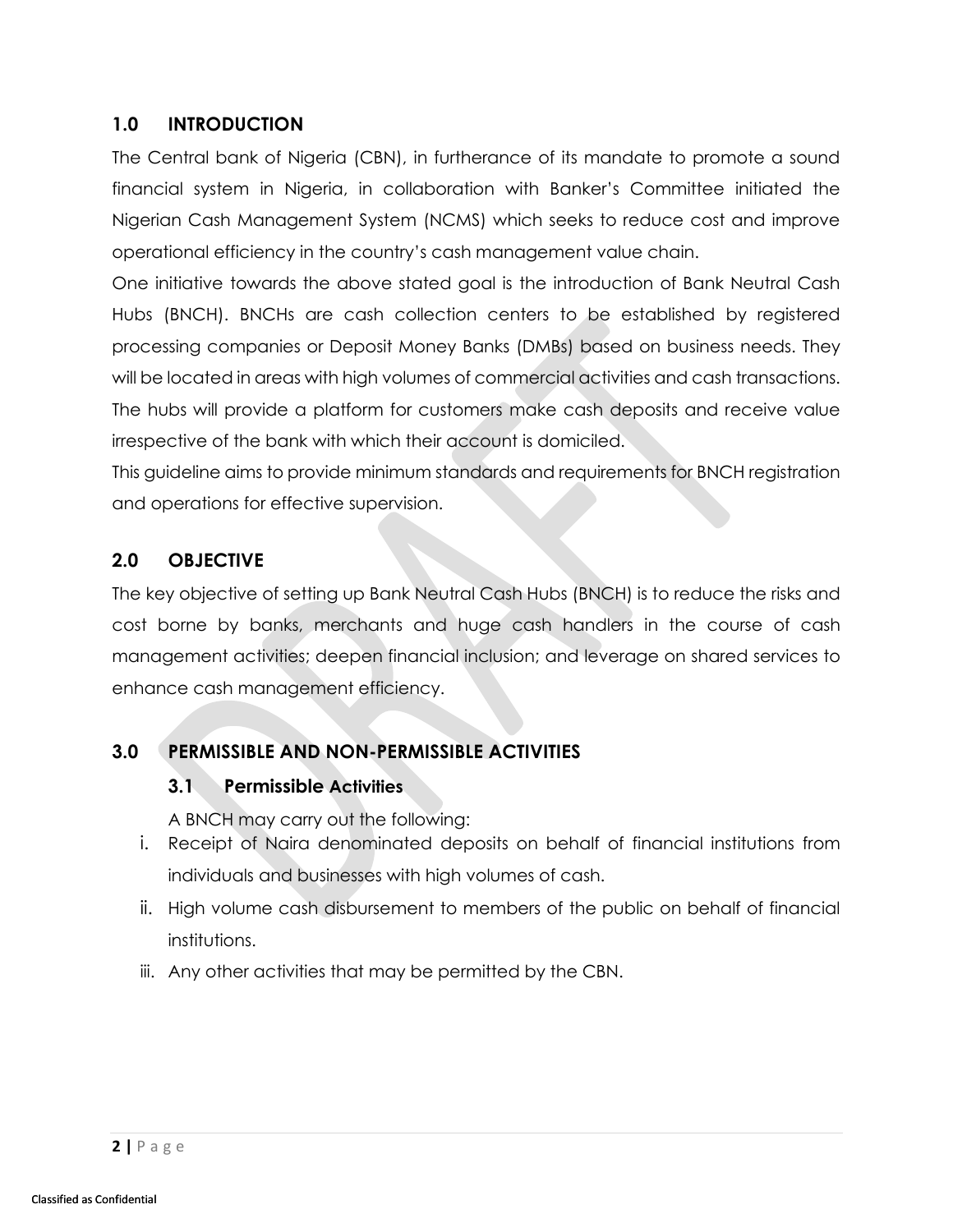## <span id="page-4-0"></span>**3.2 Non Permissible Activities**

A BNCH shall not:

- i. Carry out investing or lending activities.
- ii. Receive, disburse, or engage in any transaction involving foreign currency.
- iii. Undertake any other transaction which is not prescribed by this guideline.
- iv. Sub-contract another entity to carry out its operations
- v. Any other activities that may be prohibited by the CBN.

# <span id="page-4-1"></span>**4.0 ELIGIBLE PROMOTERS**

The following may apply for registration of a BNCH:

- i. Deposit Money Banks (DMBs)
- ii. Cash Processing Companies (CPCs)

# <span id="page-4-2"></span>**5.0 REGISTRATION REQUIREMENTS**

The promoters shall submit a formal application to the Director, Currency Operations Department (COD) requesting to be granted approval to operate a BNCH, which shall be processed in two stages, namely: Approval-in-Principle (AIP) and Final Approval.

# <span id="page-4-3"></span>**5.1 Requirements for Approval-In-Principle (AIP)**

**A.** Prospective promoters of BNCH (CPC or DMB) seeking to operate a BNCH shall apply in writing to the Director, Currency Operations Department (COD) and

submit the following documents with the application:

- i. A valid DMB license or a valid proof of CPC registration issued by the CBN;
- ii. A non-refundable application fee of  $\mu$ 100,000 only, or such other amount as the CBN may specify, in a bank draft payable to the CBN;
- iii. Evidence of board resolution approving the application duly signed by the Chairman and Secretary of the board of the CPC or the DMB;
- iv. Detailed business plan or feasibility report which shall, at a minimum, include:
- a. Objectives of the BNCH;
- b. Services to be rendered by the BNCH;
- c. Justification for the application;
- d. Organizational structure, showing functional units, responsibilities, reporting relationships;
- e. List of proposed staff in charge of BNCH operations/services;
- f. Technical Services Agreement (where applicable); and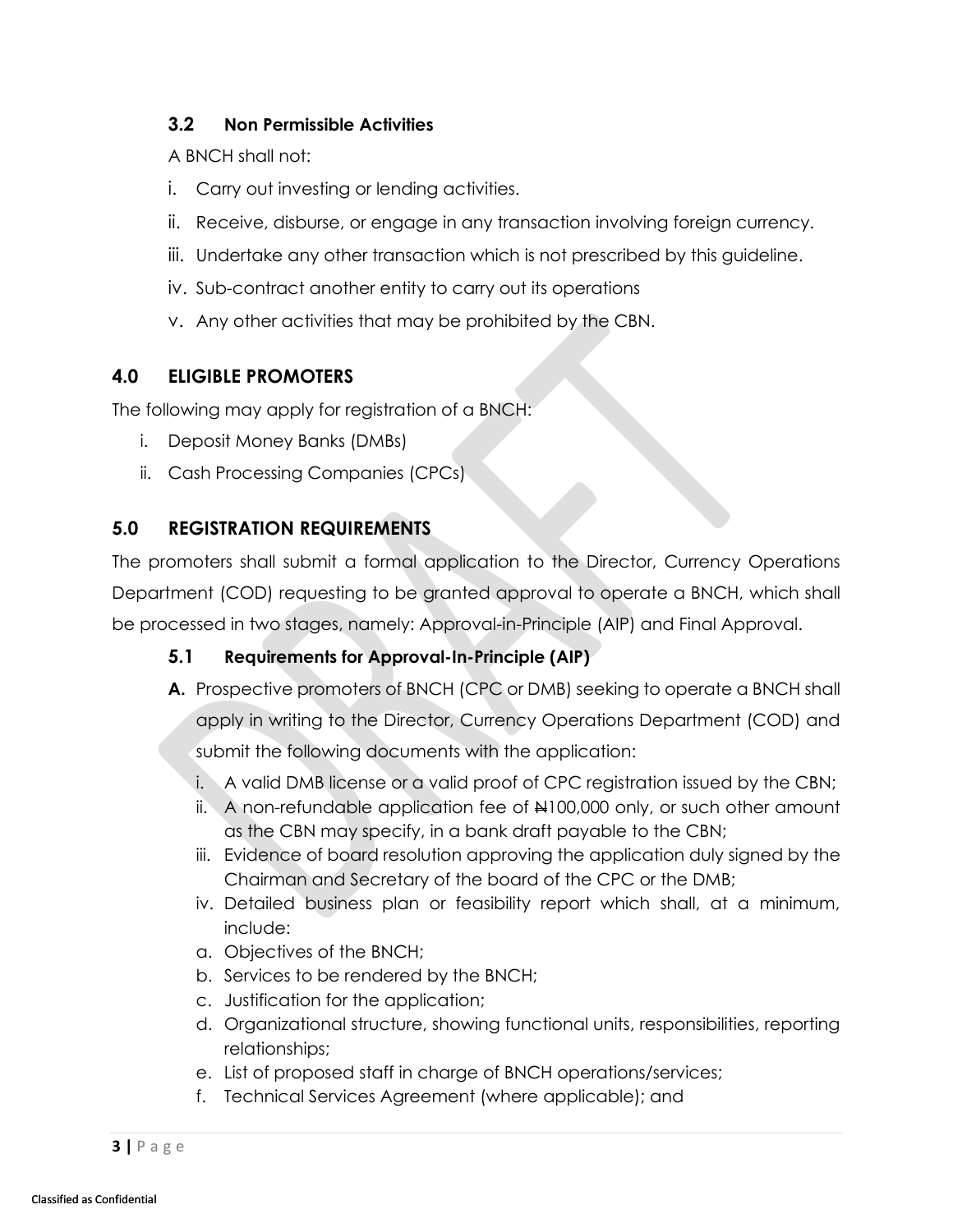- v. Certificate of Incorporation and certified true copies of other incorporation documents of the CPC or the DMB;
- vi. Detailed Manuals and Policies, including but not limited to:
	- a. Operations manual;
	- b. Dispute resolution protocols
	- c. Whistle-blowing policy;
	- d. Enterprise Risk Management (ERM) Framework
	- e. Code of Business Ethics and Conduct.
- **B.** Following the receipt of an application with complete and satisfactory documentation, the CBN shall issue a no objection to the promoters of the BNCH.
- **C.** In all cases, the CBN shall communicate its decision to the promoters within thirty (30) days of receipt of the application.

# <span id="page-5-0"></span>**5.2 Requirements for Grant of Final Approval**

Upon the issuance of no objection to the application and before the grant of Final Approval to operate as BNCH, the promoters shall submit the following:

- i. Evidence of location of office (rented or owned) for the takeoff of the business;
- ii. Evidence of ability to meet technical requirements and provision of modern infrastructural facilities such as office equipment, computers, telecommunications, to perform the BNCH's operations and meet CBN and other regulatory requirements;
- iii. Evidence of insurance to cover hub vault cash.
- iv. Evidence of collaboration with the Nigeria Police Force (NPF).
- v. A facility with; adequate office space for day-to-day operations; a secure minivault for storage of cash; basic security infrastructure such as 24/7 electronic CCTV surveillance, access control and monitoring etc by appropriate security personnel.
- vi. Secure connectivity with the Nigerian Interbank Settlement System (NIBSS) who must provide interoperability amongst DMBs to establish a platform for customers at the BNCHs to receive same day value for their deposits.
- vii. Provision of Service Level Agreement between Currency Processing Company and Deposit Money Bank, for the extension of clearing, settlement and indirect connectivity with NIBSS.
- viii. Internal Control Policy;
- ix. Business Continuity Plan;
- x. Comprehensive plan on the commencement of the BNCH's operations with milestones and timelines; and
- xi. Evidence of staff training program.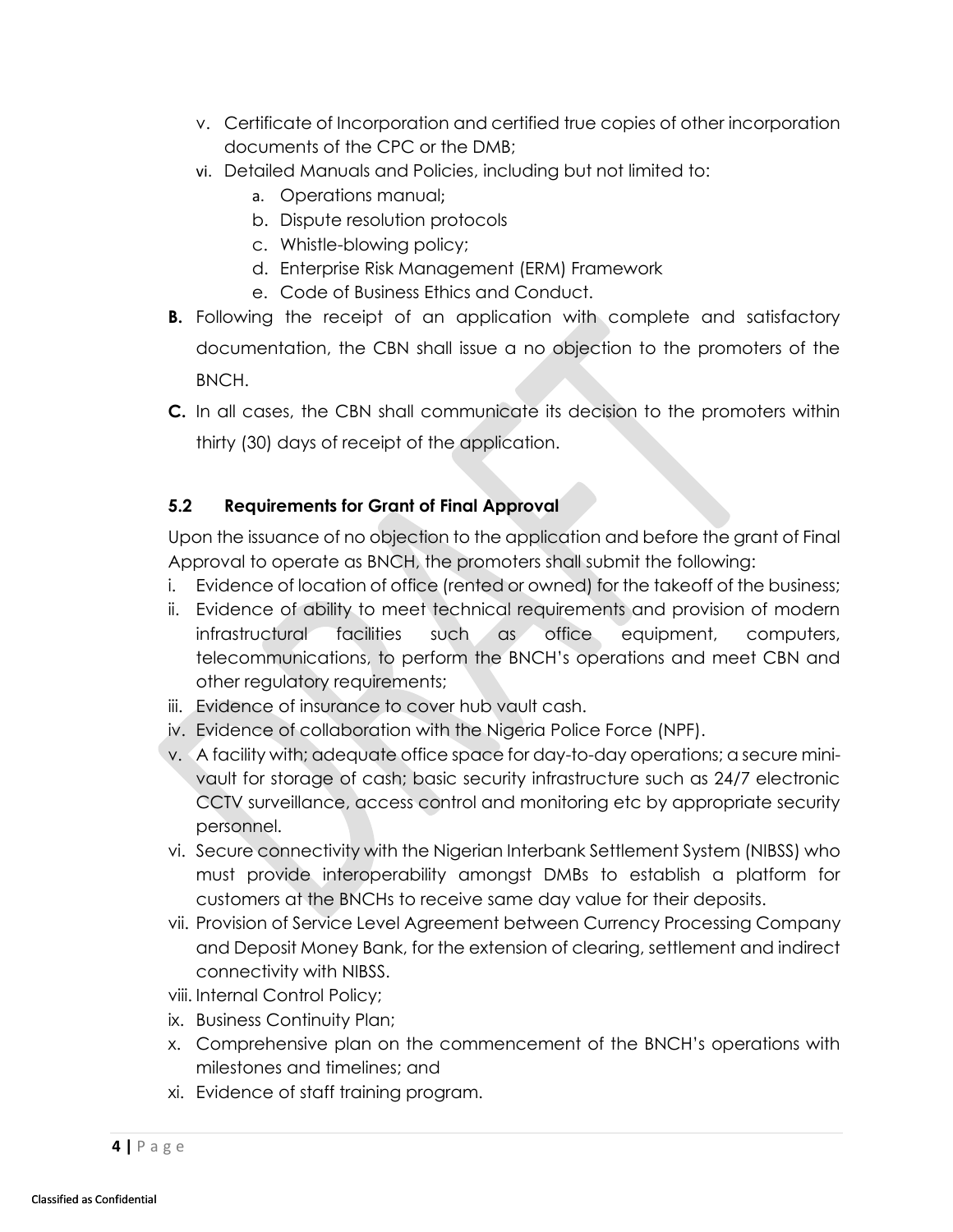xii. Evidence of insurance of total deposits

## <span id="page-6-0"></span>**5.3 Financial Requirements**

The financial requirements for an approval to operate as BNCH, which may be amended by the CBN as it deems necessary, are as follows:

- i. Non-refundable application fee of one hundred thousand Naira  $(\frac{1}{100000})$ ; and
- ii. Non-refundable approval fee of five hundred thousand Naira  $(A500,000)$ .

# <span id="page-6-1"></span>**5.4 Conduct of Pre-Approval Inspection**

As a requirement for the grant of final approval, the CBN shall conduct an inspection of the premises and facilities of the proposed BNCH to, amongst others:

- i. Check the suitability of the physical structure of the office building and infrastructure provided for take-off of the BNCH;
- ii. Sight the original copies of the documents submitted in support of the application for Approval; and
- iii. Meet with the Management team.

# <span id="page-6-2"></span>**5.5 Post-Commencement Requirements**

A BNCH shall:

- i. Comply with the requirements incidental to the authorization to perform its operations as stipulated by the CBN from time to time;
- ii. Comply with all guidelines and regulations issued by the CBN;
- iii. Maintain an adequate accounting system and keep records that capture information which reflect the financial condition of the;
- iv. Notify CBN upon commencement of operations.

# <span id="page-6-3"></span>**5.6 Technology Requirements**

The technology implemented by the BNCH shall comply with the industry standard technology in terms of hardware and software. The BNCH shall ensure that:

- i. Transaction information is transmitted in a secure manner.
- ii. The technology deployed comprises a set of interoperable infrastructure modules that work seamlessly with the common platform provided by NIBSS.
- iii. Customers get immediate value for successful transactions.
- iv. Payment instructions are instantly executed.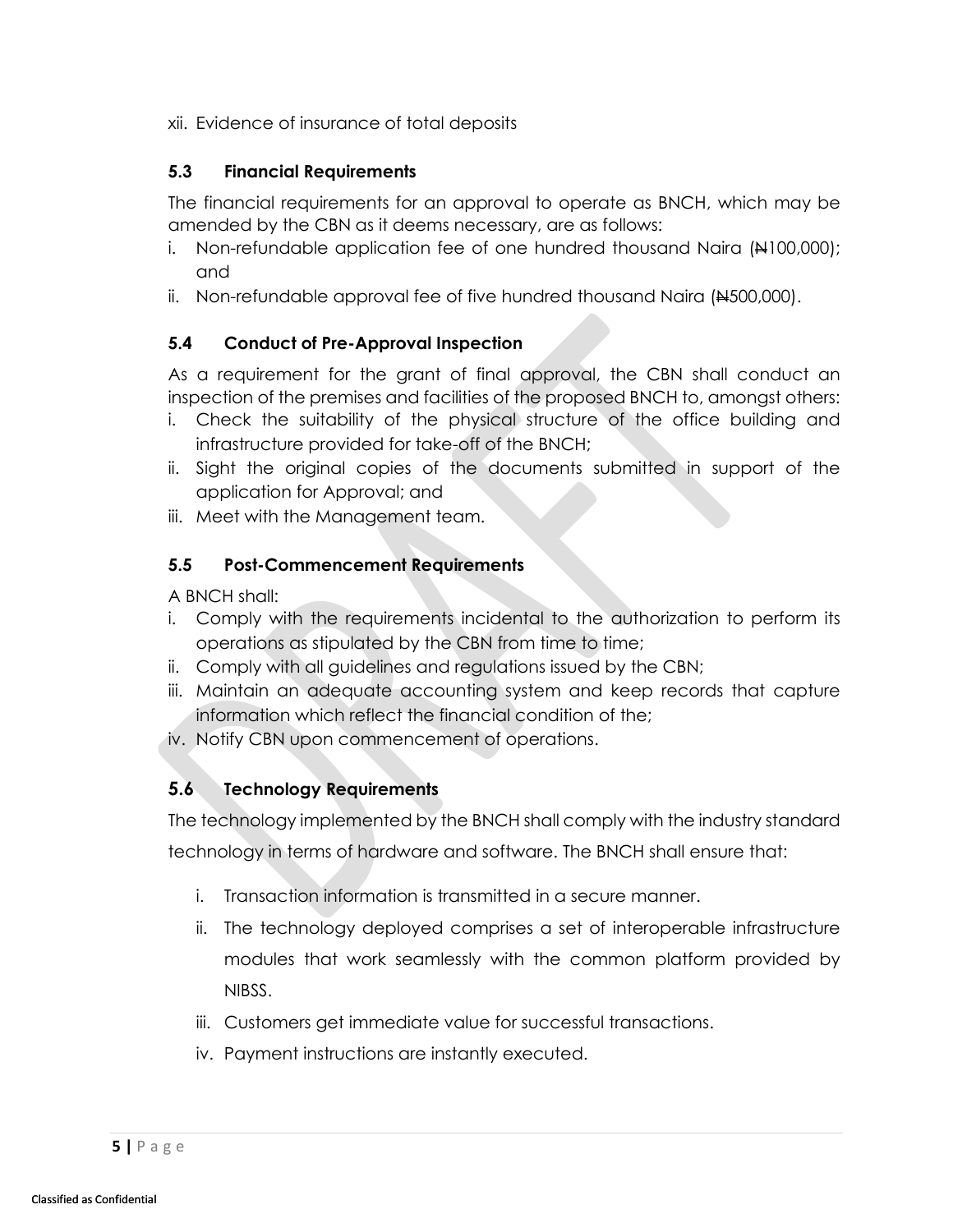- v. Immediate reversal shall be mandatory, In the event of communication failure during a transaction,
- vi. Generation of receipts or durable acknowledgements for successful transactions.
- vii. Audit trail is maintained and made available on request.
- viii. All settlement information details are preserved for a minimum period of 5 years, and are made available via the Cash Activity Reporting Portal (CARP).
- ix. The BNCH shall put in place adequate measures to mitigate all the risks that could arise from the deployment and use of its IT architecture.

## <span id="page-7-0"></span>**5.7 Data and Network Security Requirements**

BNCHs shall put in place systems that specifically and at a minimum address the following issues:

- i. Availability of services.
- ii. Data confidentiality and integrity.
- iii. Encryption of electronic transactions.
- iv. Customer accountability and non-repudiation of transactions.
- v. Error messaging and exception handling.
- vi. Secure integration to the Cash Activity Reporting Portal (CARP).

## <span id="page-7-2"></span><span id="page-7-1"></span>**6.0 ROLES & RESPONSIBILITIES**

#### **6.1 Role/Responsibilities of CBN**

In line with the CBN Act 2007(as amended), the CBN shall:

- a. Register and de-register;
- b. Exercise regulatory and supervisory functions, which include:
	- i. Prescribing minimum criteria for the operation of BNCHs;
	- ii. Prescribing permissible activities;
	- iii. Regular monitoring of industry activities;
	- iv. Reporting on industry performance;
	- v. Imposing sanctions for infractions; and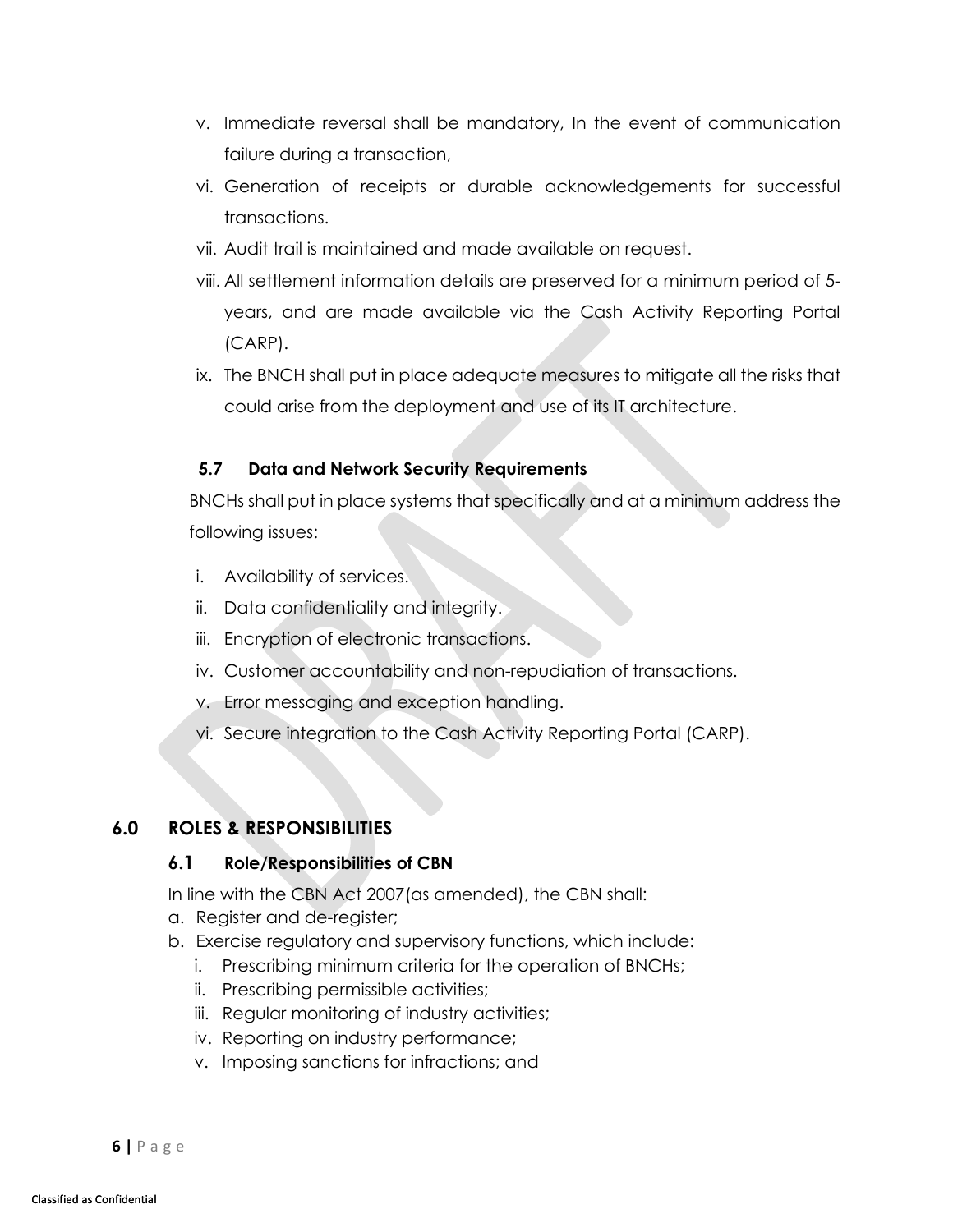c. Exercise any other powers in line with the BOFIA 2020, the CBN Act or any other applicable law.

## <span id="page-8-0"></span>**6.2 Role/Responsibilities of BNCHs**

The role/responsibilities of **BNCHs** shall include:

- a. Provision of all the requirements listed above for the operation of the BNCH.
- b. Ensuring that only registered Cash-In-Transit (CIT) companies are engaged for cash movements to and from the BNCH site.
- c. Proper record keeping, evacuation, accounting and reconciliation process shall be maintained.
- d. Adequate employment policy (casual staff shall not be engaged). Background checks by security agencies and biometrics data capture shall be carried out on all employees.
- e. Verification, approval and accountability for the credibility and integrity of their partner organizations.
- f. Seeking and obtaining necessary approvals from relevant regulatory authorities.
- g. The deployment and delivery of the cash deposit and withdrawal services to the customer.
- h. Ensuring that the BNCH meets all specified standards as provided in these Guidelines.
- i. Putting in place adequate measures to mitigate all the risks that could arise, following the deployment and use of its service.
- j. Providing access for on-the-spot assessment and verification of its transactions by the CBN.
- k. Providing regulatory reports (on activities, assets and expenditure) in line with the reporting requirements of the Cash Activity Reporting Portal (CARP).
- l. Keeping records of transactions emanating from the BNCH's system for a minimum of seven (7) years.
- m. Ensure that dispute resolution mechanisms are in compliance with CBN Consumer Protection Regulations 2019.
- n. Submission of incident reports to the Bank in the event of any occurrences outside of the ordinary, as specified in the BNCH operations manual.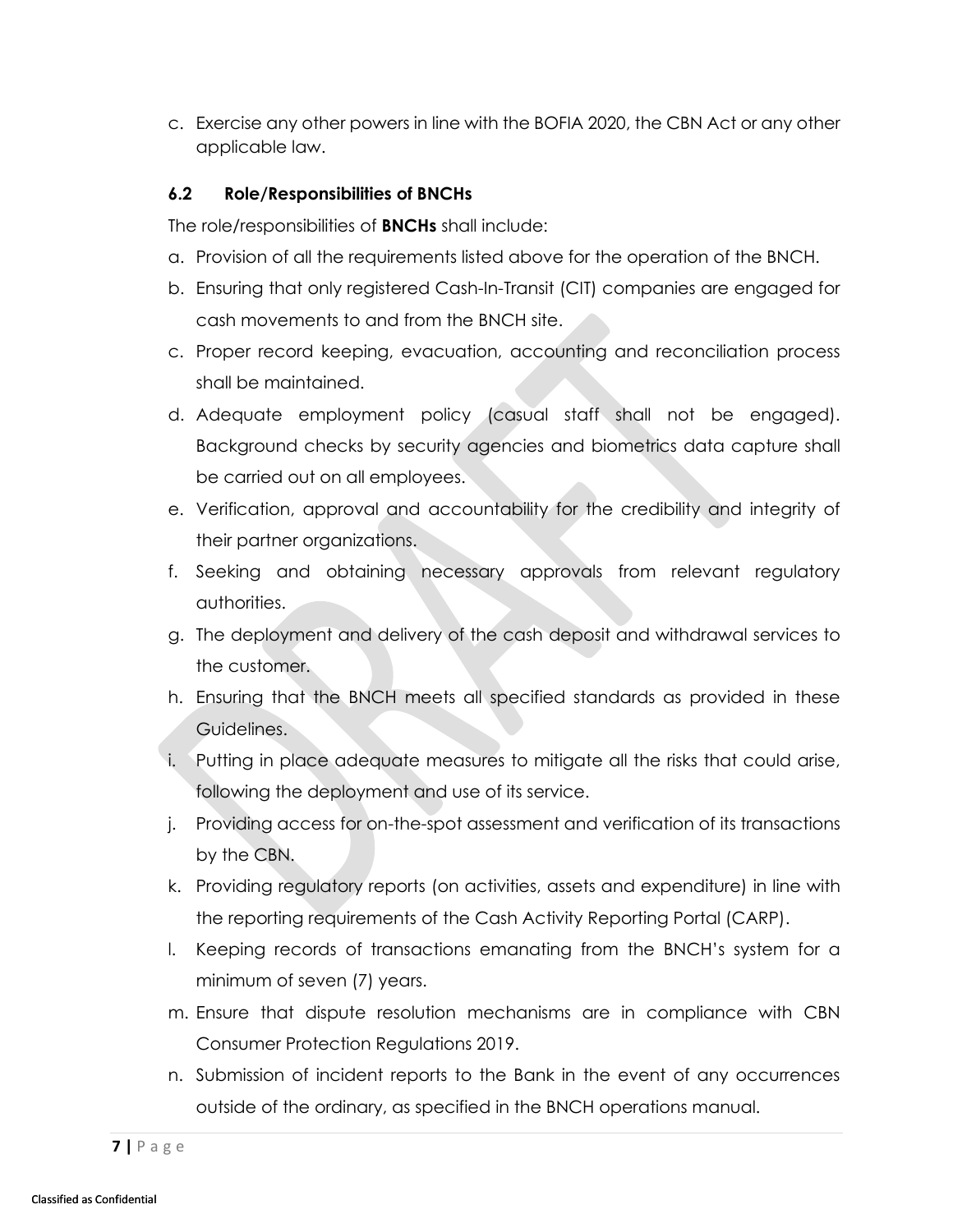- o. The BNCHs shall display in a conspicuous place on its premises the following:
	- i. Name and logo.
	- ii. Services offered.
	- iii. A notice to the effect that services shall be provided subject to availability of funds and confirmation of debit from customer's account for withdrawal services.
- iv. Charges or fees applicable for each service which are payable by the customers.
- v. The dedicated telephone number(s) and email addresses through which customers can contact the BNCH.
- vi. Times/Period during which services are available to members of the public.

# <span id="page-9-0"></span>**6.3 The Role/Responsibilities of Cash-In-Transit (CIT) Company**

The role/responsibilities of **CIT Company** shall include

a. Securely move cash as and when engaged by BNCH in line with the revised guidelines for registration of CIT & CPCs.

# <span id="page-9-1"></span>**6.4 The Role/Responsibilities of Deposit Money Banks (DMBs)**

The role/responsibilities of **DMBs** shall include:

- a. Ensure the provision of all services, within agreed timelines, as specified in Service Level Agreement (SLA) with the BNCH.
- b. Ensure unhindered access to all relevant information where disputes or any other issues arise.
- c. Ensure the resolution of all disputes within the time limits prescribed in CBN Consumer Protection Regulations 2019.

# <span id="page-9-2"></span>**6.5 The Rights/Responsibilities of Customers**

The rights/responsibilities of **Customers** shall include:

a. Privacy, Trust and Security of transaction

b. Accessibility to funds on completion of transaction process within the defined settlement cycle of not later than same day.

c. Easy and prompt access to dispute resolution process

d. Ensure prompt reporting of fraud cases, errors and complaints

e. Ensure proper confirmation of transaction and account details before authorizing transactions.

f. Comply with all security rules as provided by the BNCHs.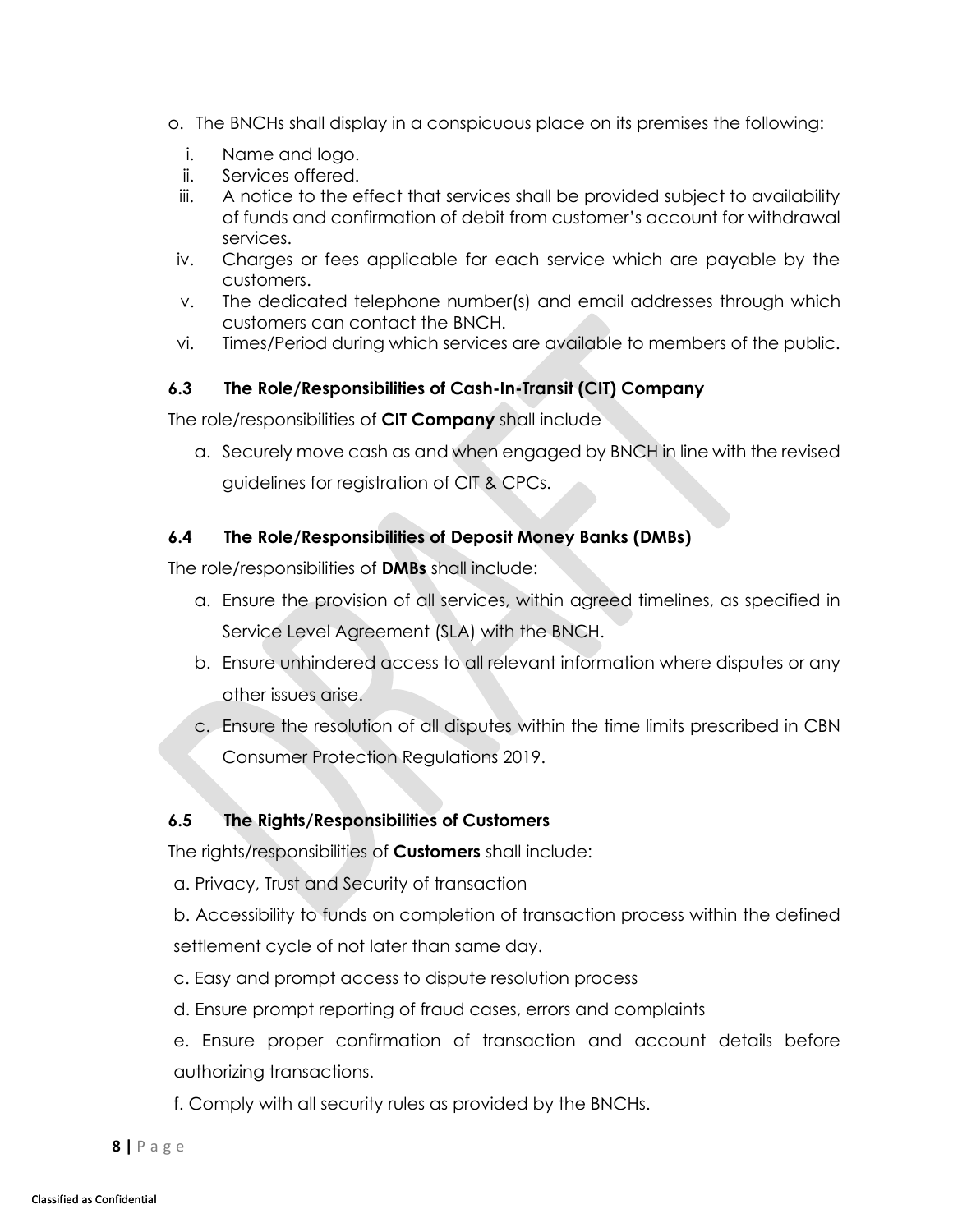g. Escalate complaints to the Consumer Protection Department (CPD) of the Central Bank of Nigeria, if resolution of complaints takes longer than prescribed time limits in CBN Consumer Protection Regulations 2019.

### <span id="page-10-0"></span>**7.0 FEES AND COMMISSIONS**

Service charges, fees and commissions shall be subject to CBN's regulatory approval.

## <span id="page-10-1"></span>**8.0 THRESHOLD FOR DEPOSIT AND WITHDRAWAL LIMIT AT CASH HUB FACILITY**

The threshold for eligible transactions at a BNCH shall be as follows:

- i. A minimum transaction value of  $\blacklozenge$  500,000 (Five hundred thousand Naira only) for individuals.
- ii. A minimum transaction value of ₦1,000,000 (One million Naira only) for corporate entities.

#### <span id="page-10-3"></span><span id="page-10-2"></span>**9.0 SUPERVISION**

#### **9.1 Compliance**

BNCHs are expected to comply with the following in the course of their operations:

- a. CBN Cashless Policy.
- b. CBN Consumer Protection Regulations.
- c. Provisions of the Central Bank of Nigeria Anti-Money Laundering and Combating the Financing of Terrorism in Banks and Other Financial Institutions in Nigeria Regulation and extant laws of the Federation aimed at combatting money laundering and the financing of terrorism.
- d. Cash handling charges as approved by the CBN from time to time.
- e. Extant CBN Guide on charges for banks and other Financial Institutions.

## <span id="page-10-4"></span>**9.2 Monitoring**

9.2.1 CBN shall have right of access to the BNCH facility for the purpose of compliance monitoring of activities and examination of records/books.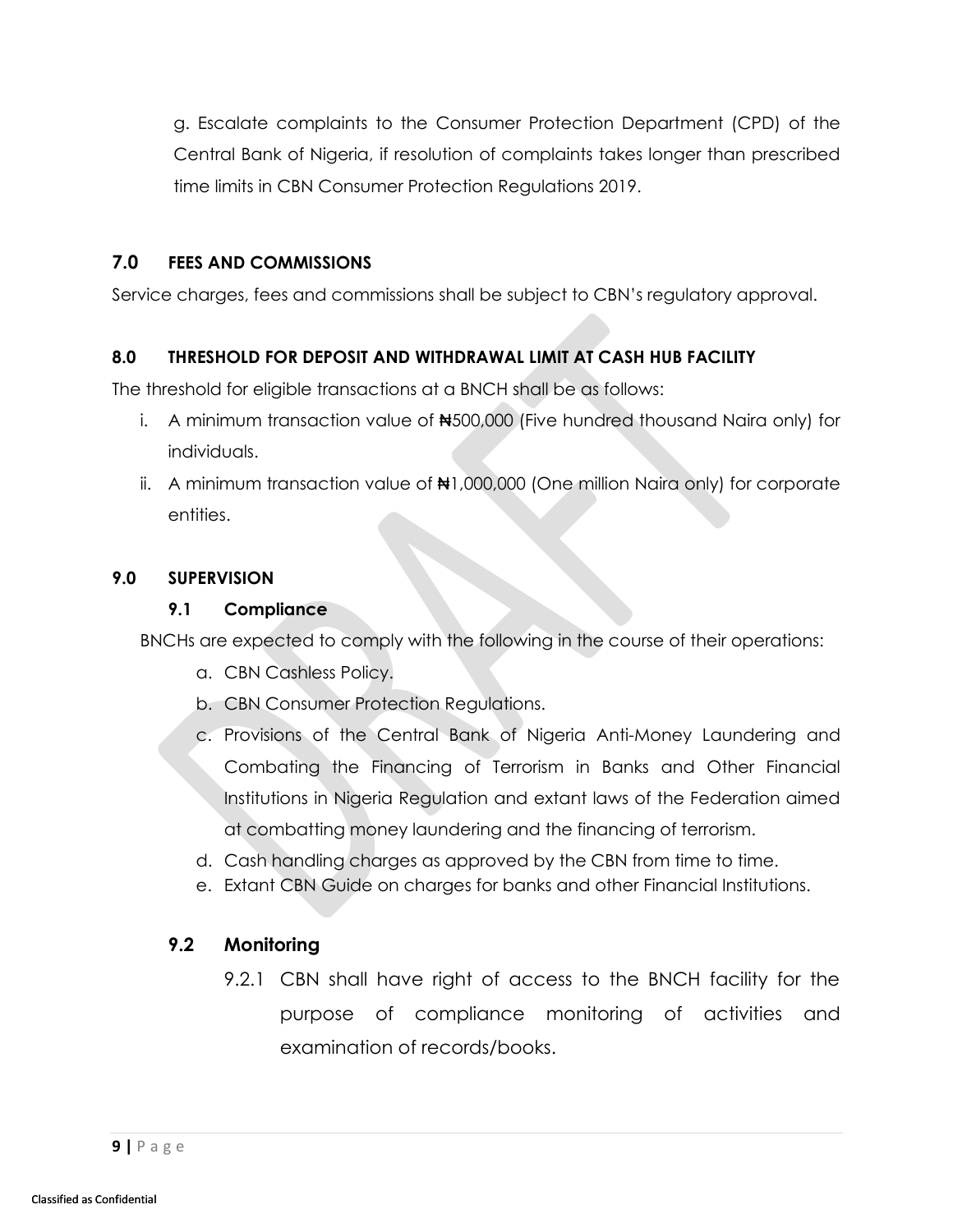9.2.2 BNCH shall comply with the reporting requirements and timelines specified in the Cash Activity Reporting Portal (CARP) Industry Handbook by providing data and information not limited to:

Total number of customers and cumulative value and volume of transactions to their name;

Volume and value of withdrawal and deposit transactions;

Incidents of fraud, theft or robbery;

Nature and number of customer complaints and remedial measures taken. Any other report as may be required by the CBN.

9.2.3 BNCH shall include in its annual reports and accounts, all activities of its operations.

# <span id="page-11-1"></span><span id="page-11-0"></span>**10.0 CONSUMER PROTECTION & DISPUTE RESOLUTION (BY DMBs & CPCs)**

## **10.1 Consumer Protection Measures**

#### **BNCHs operators shall:**

- a. Ensure that a channel of communication is in place 24/7 to entertain enquiries and complaints from customers.
- b. Clearly inform customers of all charges for services
- c. Ensure that appropriate consumer protection mechanisms are put in place against loss of service, fraud and privacy of customer information to enhance confidence in the BNH services.
- d. Provide the leading role in dispute resolutions and take necessary steps to reach other agencies in the ecosystem that are relevant to resolving disputes.
- e. Resolve customer complaints within a reasonable time and not later than 48 hours from the date of reporting or lodging the complaint with the BNCH.

#### **10.2 Dispute Resolution Mechanisms**

<span id="page-11-2"></span>Any dispute that arises should be resolved in line with any Service Level Agreement (SLA) in place and extant CBN consumer protection regulations.

## <span id="page-11-3"></span>**11.0 CESSATION OF BNCH SERVICE**

**10 |** P a g e